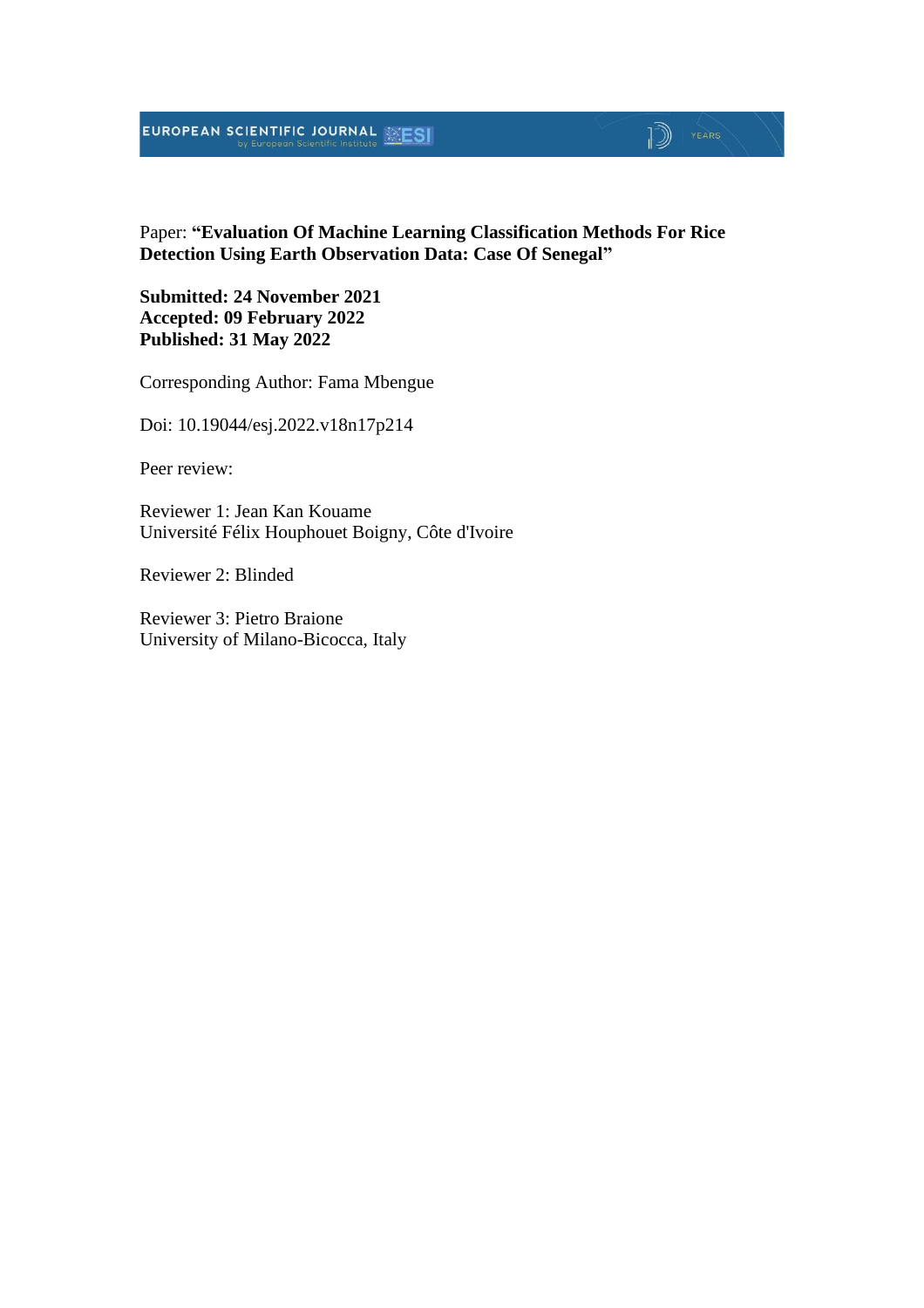------------------------------------------------------

Reviewer G: Recommendation: Revisions Required

------------------------------------------------------

## **The TITLE is clear and it is adequate to the content of the article.**

It would be necessary to include deep learning in the title as this is the method used

### **The ABSTRACT clearly presents objects, methods, and results.**

Indicate clearly the objective in the abstract and the algorithm that allowed to obtain a better discrimination of the different classes

**There are a few grammatical errors and spelling mistakes in this article.**

### **The study METHODS are explained clearly.**

the methodology is clear except for the method of classification analysis which is not clear.

### **The body of the paper is clear and does not contain errors.**

There are some mistakes that have been corrected during the reading

### **The CONCLUSION or summary is accurate and supported by the content.**

The conclusion summarizes the main result and the limitation of the study method.

### **The list of REFERENCES is comprehensive and appropriate.**

The references are well listed in the bibliography section

### *Please rate the TITLE of this paper.*

[Poor] **1-5** [Excellent]

3

### *Please rate the ABSTRACT of this paper.*

[Poor] **1-5** [Excellent]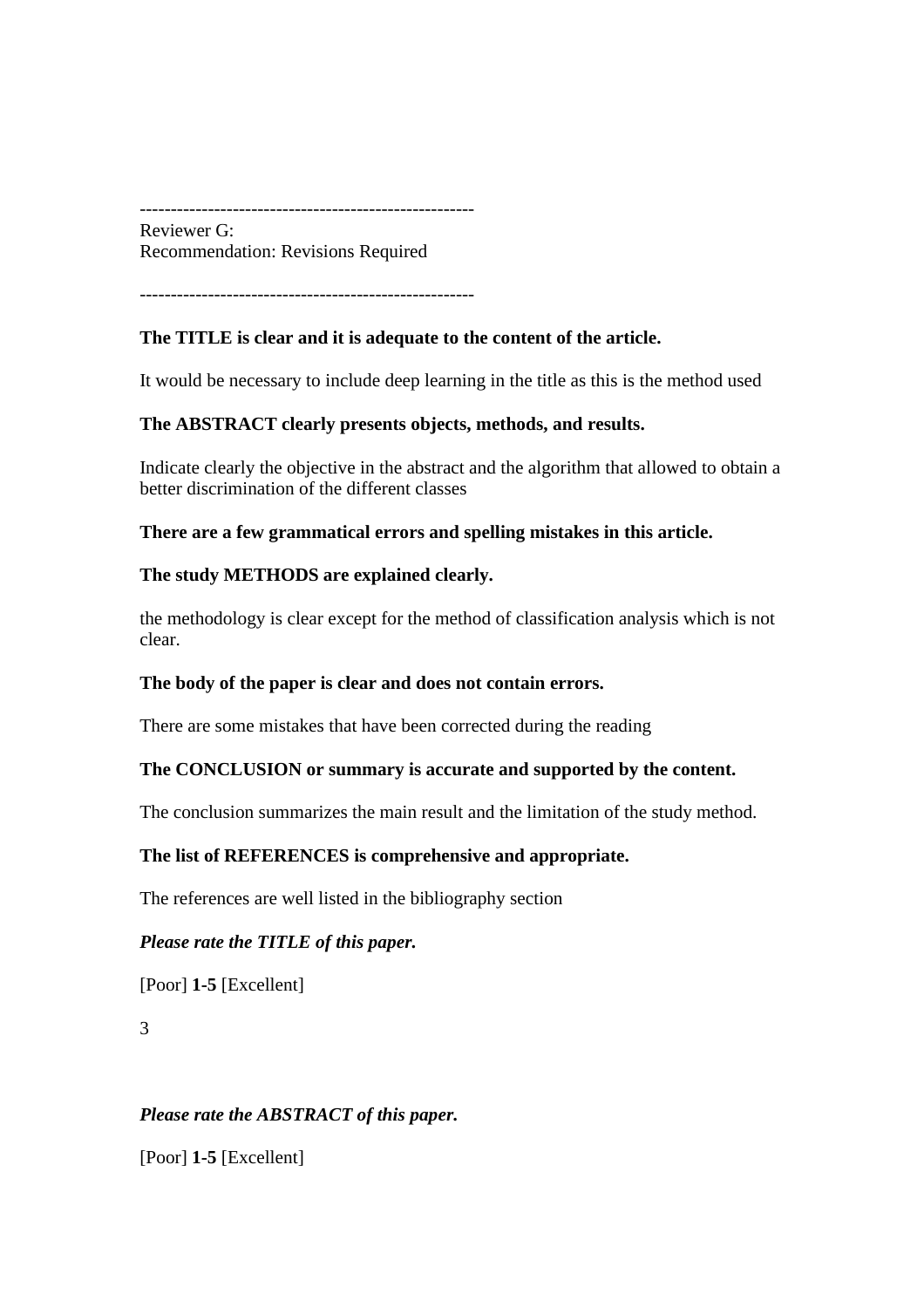#### *Please rate the LANGUAGE of this paper.*

[Poor] **1-5** [Excellent]

3

### *Please rate the METHODS of this paper.*

[Poor] **1-5** [Excellent]

4

## *Please rate the BODY of this paper.*

[Poor] **1-5** [Excellent]

4

## *Please rate the CONCLUSION of this paper.*

[Poor] **1-5** [Excellent]

4

## *Please rate the REFERENCES of this paper.*

[Poor] **1-5** [Excellent]

4

#### **Overall Recommendation!!!**

Accepted, minor revision needed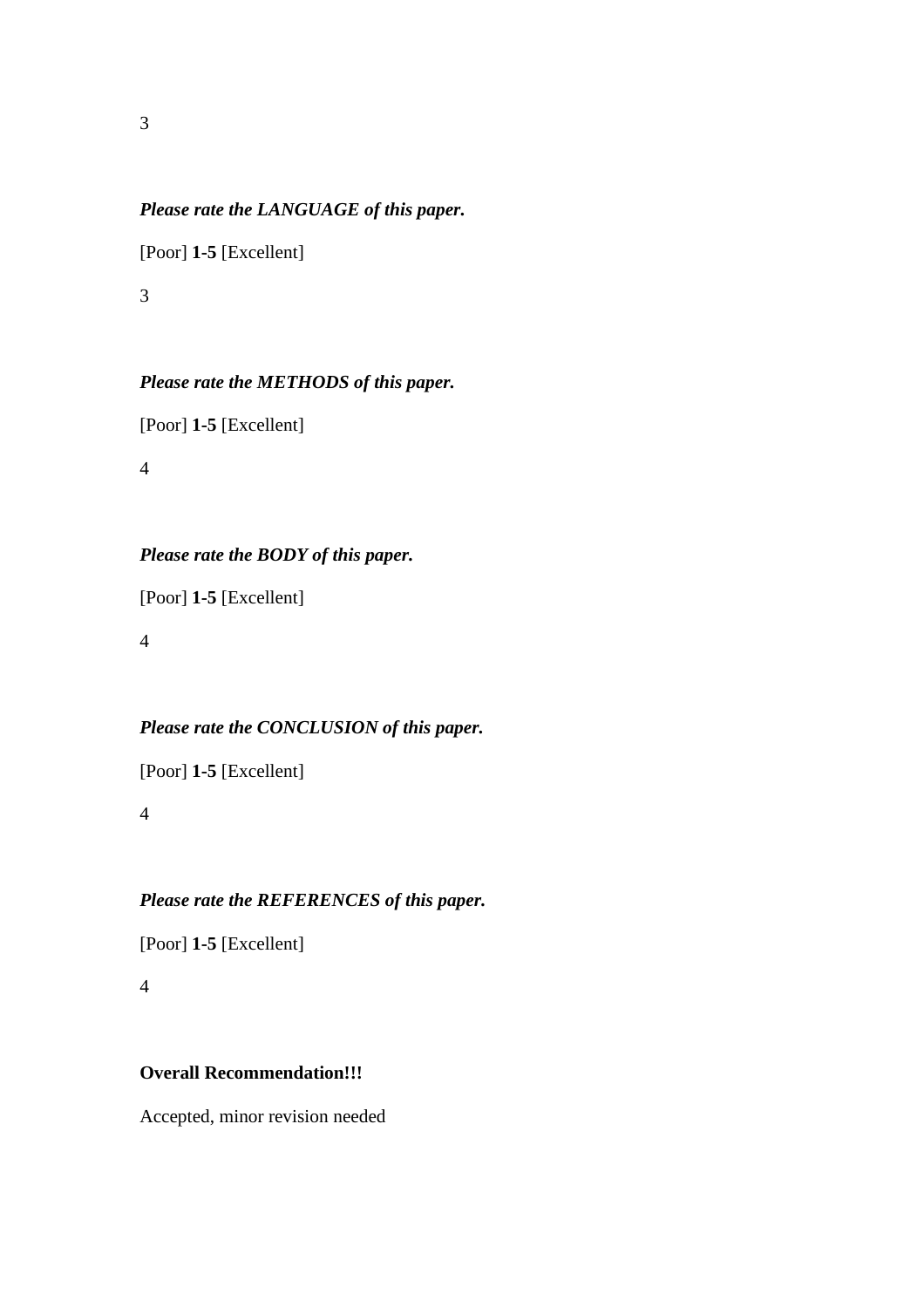### **Comments and Suggestions to the Author(s):**

Any study involving the mapping of land cover types from earth observation data must include a validation phase. So you will have to validate your maps from the 1/3 of the data. This is the most important observation. The other observations are contained in the article.

------------------------------------------------------

------------------------------------------------------ Reviewer N: Recommendation: Accept Submission

------------------------------------------------------

**The TITLE is clear and it is adequate to the content of the article.**

yes

**The ABSTRACT clearly presents objects, methods, and results.**

yes

**There are a few grammatical errors and spelling mistakes in this article.**

yes

**The study METHODS are explained clearly.**

yes

**The body of the paper is clear and does not contain errors.**

yes

**The CONCLUSION or summary is accurate and supported by the content.**

yes

**The list of REFERENCES is comprehensive and appropriate.**

yes

*Please rate the TITLE of this paper.*

[Poor] **1-5** [Excellent]

5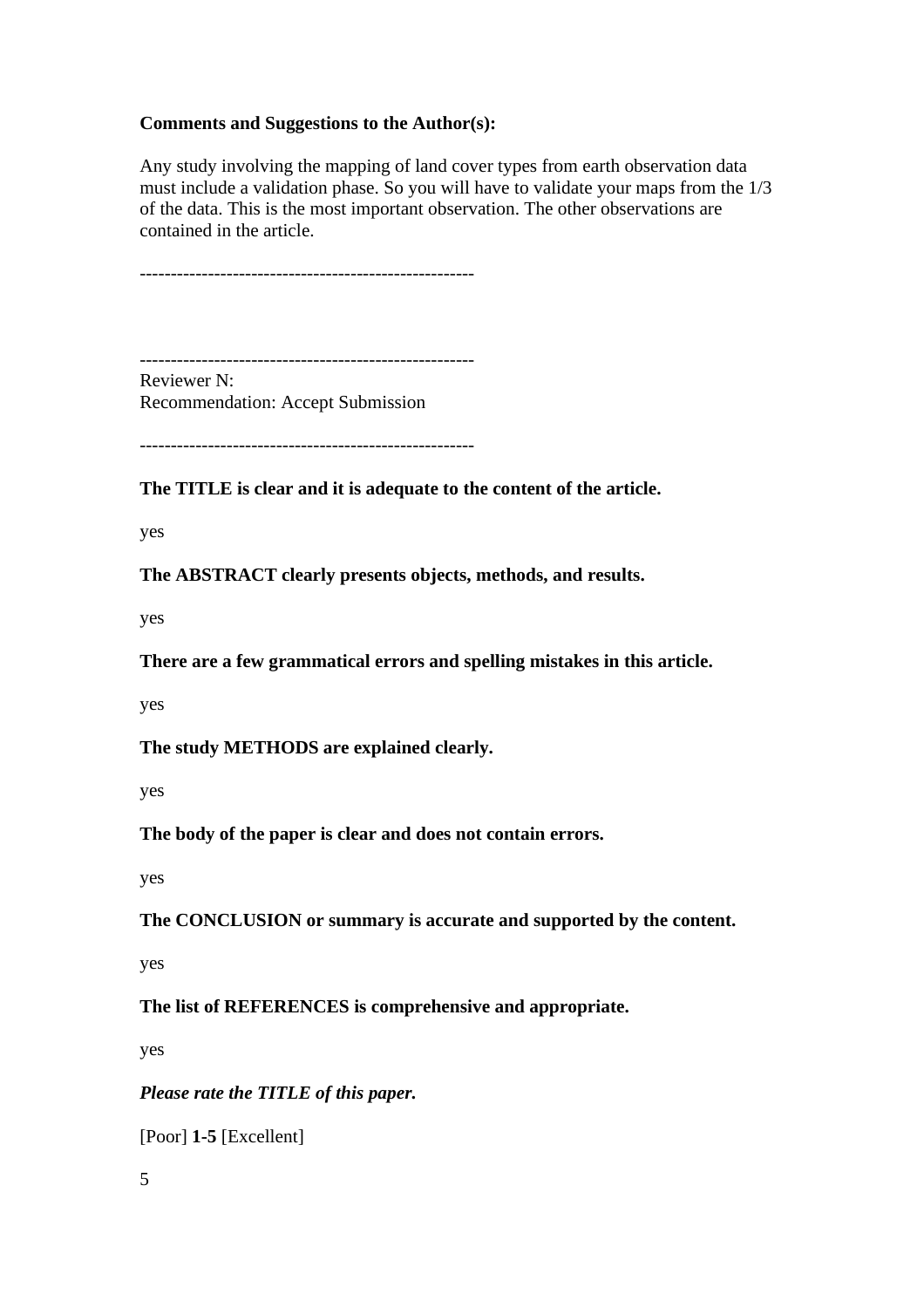## *Please rate the ABSTRACT of this paper.*

[Poor] **1-5** [Excellent]

5

## *Please rate the LANGUAGE of this paper.*

[Poor] **1-5** [Excellent]

4

## *Please rate the METHODS of this paper.*

[Poor] **1-5** [Excellent]

3

## *Please rate the BODY of this paper.*

[Poor] **1-5** [Excellent]

3

## *Please rate the CONCLUSION of this paper.*

[Poor] **1-5** [Excellent]

4

## *Please rate the REFERENCES of this paper.*

[Poor] **1-5** [Excellent]

3